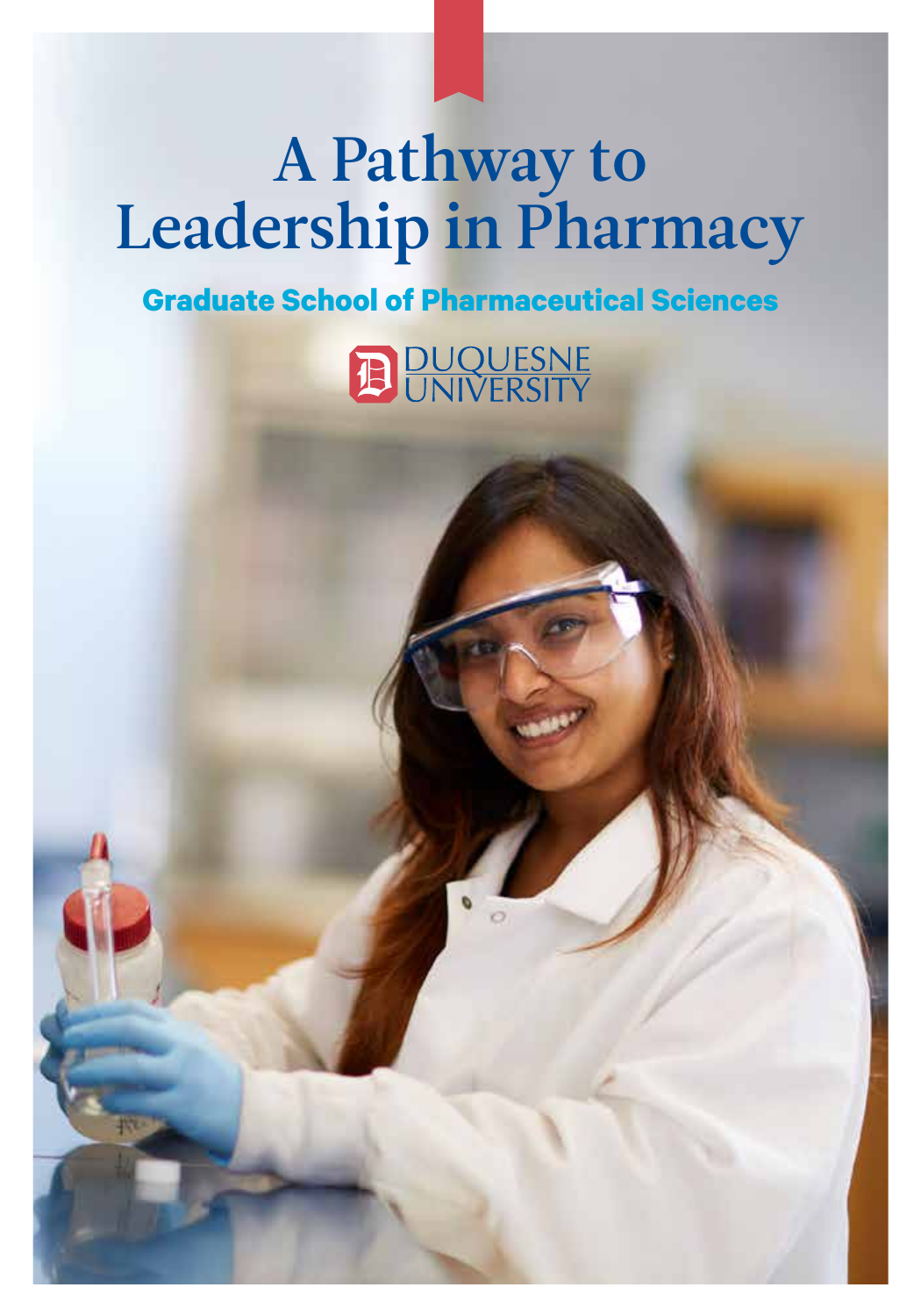# OUR MISSION.

The School of Pharmacy educates and mentors students who advance the profession of pharmacy and pharmaceutical research to improve the health outcomes of patients and their communities.



## A world-class education.

**Our graduate pharmaceutical sciences programs offer a blend of rigorous academics, excellence in teaching and laboratory-driven investigation. When you graduate, you'll be well-prepared to advance the pharmacy profession while enjoying a meaningful—and successful—career.**

With faculty who are leaders in NIH- and industryfunded research, the Duquesne University Graduate School of Pharmaceutical Sciences offers doctoral and master's degrees with outstanding opportunities for research, community service and professional and academic careers. Our students and faculty focus on the frontiers of new drug discoveries and treatments for diseases, helping to develop new technologies, and training future researchers and scholars.

"My journey towards the Ph.D. degree at Duquesne was extremely rewarding. Duquesne not only provided a solid foundation in medicinal chemistry through an interactive teaching environment and seminars, but also instilled problem-solving skills via enriched independent research programs and presentations of my research at national scientific conferences."

*Yibin Zeng, Ph.D.*

 $\bm{\Theta}$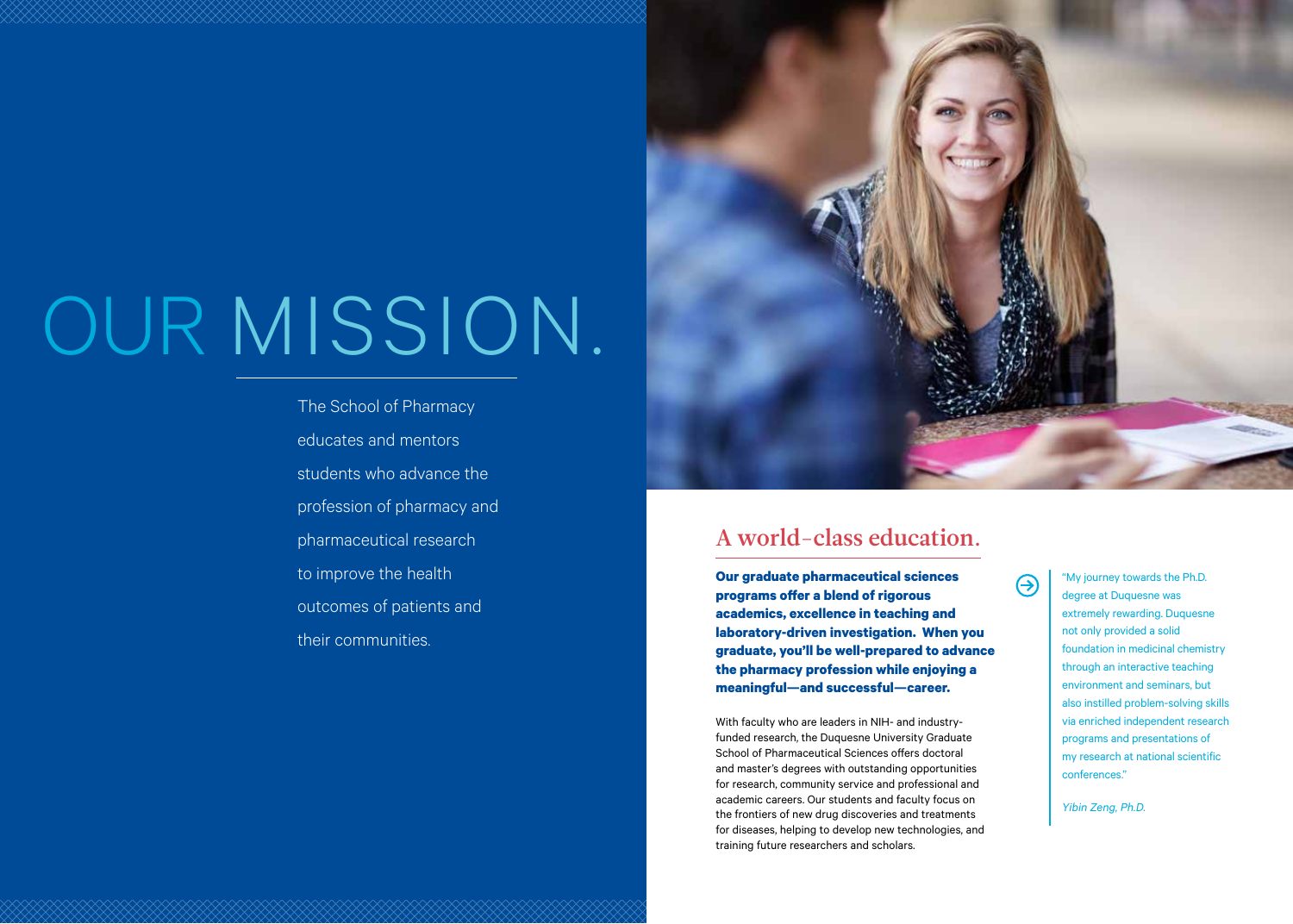### Challenging academics, unwavering support.

**Duquesne's Graduate School of Pharmaceutical Sciences offers you rigorous academic programs in a supportive educational community. You'll receive personalized attention and professional mentorship from acclaimed faculty.** 

If you have an undergraduate degree in biology, chemistry, engineering, pharmacy, allied health sciences, social and behavioral sciences or business, you can receive an advanced education, conduct innovative research and earn a degree in one of four areas of the pharmaceutical sciences and pharmacy administration:

#### **Master of Science and a Doctor of Philosophy:**

Medicinal Chemistry Pharmacology Pharmaceutics

### **Master of Science:**

Pharmacy Administration



*U.S. News & World Report*  ranking of pharmacy graduate programs (2017)



### A stellar reputation.

**Duquesne's Graduate School of Pharmaceutical Sciences is consistently recognized as a national leader in pharmacy education.** 

- Ranked in the Top 50 graduate pharmacy schools by *U.S. News & World Report*
- Received more than \$9.3 million in funding for 67 grants from 2013–16, including \$5.1 million from the National Institutes of Health (NIH)
- Ranked #3 in the nation among private pharmacy schools for securing research funding from the NIH
- Rated #16 in a productivity survey of research institutions by *Chronicle of Higher Education*

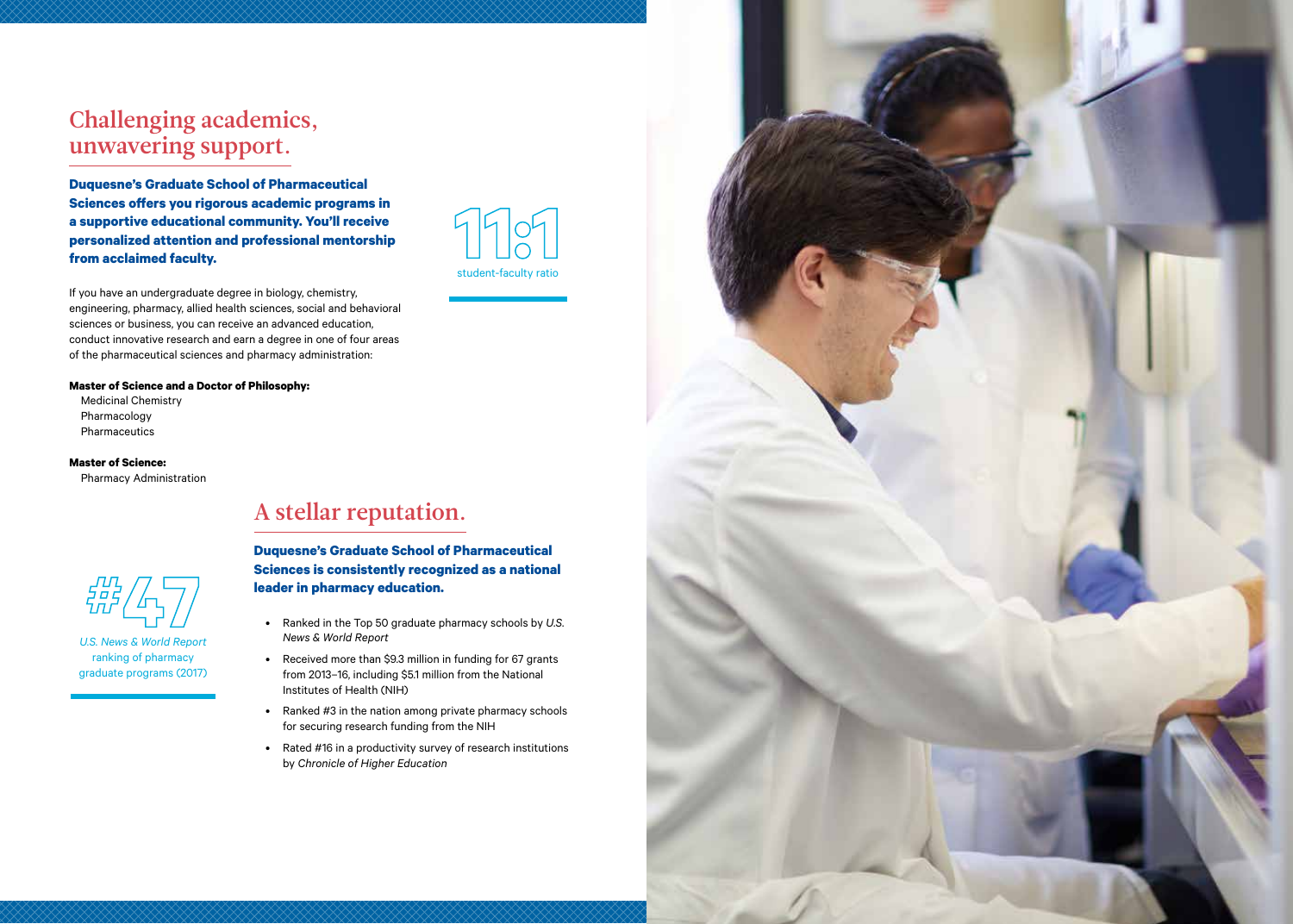



published

# **peer-reviewed journal articles**

and contributed chapters or sections to





**Duquesne's Center for Pharmaceutical Technology** is a fully equipped manufacturing laboratory/pilot plant that employs Quality by Design and Process Analytical Technology, a contemporary industry benchmark.

### Research that matters.

**As a graduate student, you'll be a vital part of our research community. In addition to working alongside faculty on funded research, you might also have the chance to conduct training for employees of the U.S. Food and Drug Administration in modern manufacturing methods including process optimization and control, gaining expertise on federal government priorities and standards.**

You'll work in modern research laboratories that include high-end, analytical instrumentation to support experimentation across the disciplines of pharmaceutical science. Our USDA-approved animal facilities will support your investigations into physiological, pharmacological and toxicological evaluations of drugs and chemicals.

The school benefits from its location in the heart of Pittsburgh, one of the nation's leading medical and research hubs. Nearby research libraries and opportunities for integrated research with other institutions extend Duquesne's academic and technological reach.

Graduate programs in the pharmaceutical sciences blend academic coursework with laboratory training and hypothesis-driven investigation. Graduate students work alongside faculty on research such as:

- Developing novel anticancer agents
- Examining neurological deficiencies associated with Alzheimer's and Parkinson's diseases
- Evaluating the potential of natural products in the treatment of diseases
- Examining the role of neurotransmitters involved in commonly abused drugs and neurologic disorders
- Analyzing the cost-effectiveness of various drug regimens



## The perfect location.

**Our beautiful, safe, self-contained campus offers lots of green spaces and a distinctive view of the Pittsburgh skyline. With its vibrant cultural offerings and growing education and medical research institutions, Pittsburgh has topped the country's "Most Livable Cities" lists for over a decade.**

Pittsburgh features amazing cultural and recreational destinations, with charming neighborhoods situated among a unique topography of rivers and hillsides. With the diversity offered by an urban lifestyle coupled with smalltown friendliness, it's no wonder that Pittsburgh has been ranked as a top destination for vacationers by *National Geographic Traveler* .

Take a virtual tour at **duq.edu/tour** and learn more about the city we call home at **duq.edu/ graduate-pittsburgh**



• University of Virginia "When I moved to Pittsburgh from western Iowa to pursue my Ph.D., many people wondered why I chose Duquesne from the many options I had. The choice for me was obvious—Duquesne's program is leading the way in pharmaceutical process analytical technology (PAT)."

*Robert P. Cogdill, Ph.D.*

### **CAREER SUCCESS**

Our graduates make outstanding contributions to individual and community health, through industry experience and postdoctoral academic research. They pursue research and executive positions with national and international pharmaceutical industry leaders as well as faculty appointments at U.S. universities.

#### Recent employers include:

- Bristol Myers Squibb Company
- Centers for Disease Control and Prevention
- Eli Lilly & Co.
- GlaxoSmithKline
- Merck & Company
- Mylan Pharmaceuticals
- Pfizer Global Research & Development
- University of Kansas
- University of Michigan
- University of North Carolina, Chapel Hill
- University of Pittsburgh
-